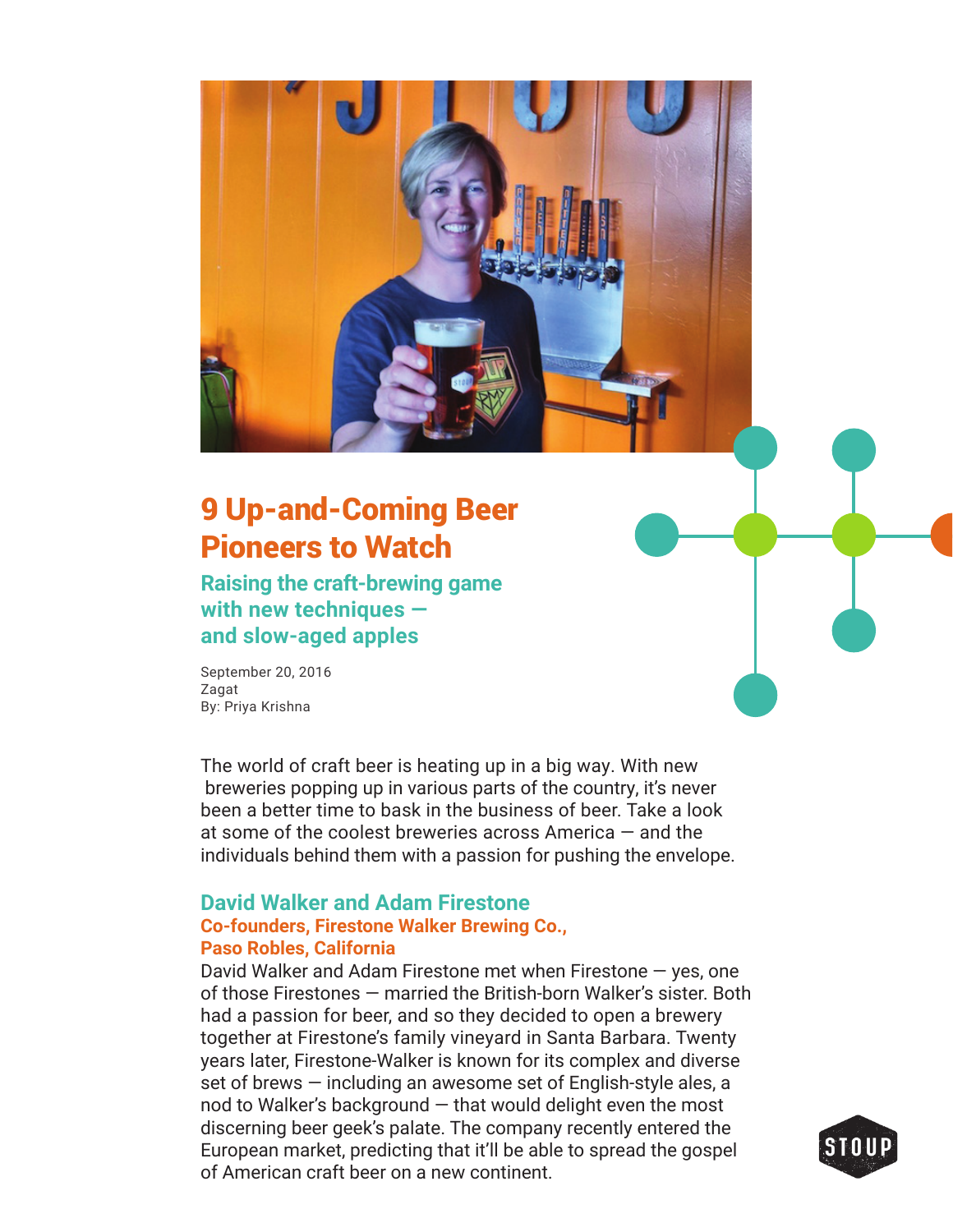

# **Ed Marzewski**

#### **Founder, Marz Community Brewing, Chicago, Illinois**

A few years ago, Ed Marzewski was given the difficult task of revamping his mom's well-worn neighborhood bar, Maria, in Chicago's Southside. He turned the bar into Maria's Packaged Goods and Community Bar, which currently serves one of the city's most interesting and eclectic selections of beer, period. The bar's success — and his passion for home brewing — encouraged Marzewski to open his own brewery. Today, Marz Community Brewing isn't filled with fancy technology or uniformed lab rats; rather, it's got a few barrels manned by his friends, fellow home-brewing enthusiasts. There's the Jungle Boogie, a roobois tea–infused variety, or the Bubbly Creek, which gets its signature zing from yuzu fruit. Marzewski also runs Mash Tun Journal, a magazine focusing on all things  $-$  what else?  $-$  brewing.

## **Greg Hall**

#### **Co-founder, Virtue Cider, Fennville, Michigan**

For Greg Hall, beer-making is a family affair. His father, John Hall, founded the Chicago brewery Goose Island, and Greg served as the company's brewmaster for 20 years. Many thought that Greg would eventually take over; in 2011, however, he left Goose Island to found Virtue Cider. Taking inspiration from the Slow Food Movement, Virtue Cider focuses on what it calls "European-style farmhouse ciders," with each brew made from apples from Michigan's cider coast that have been slow-aged in special barrels. Thanks to Greg's years of experience in aging beer, the company's ciders have been a hit, winning various industry awards and accolades.

### **Mark Ruedrich**

### **President and co-founder, North Coast Brewing Company, Fort Bragg, California**

Three decades ago, Mark Ruedrich had a degree in zoology and a career as a marine biologist in England. These days, he's considered a microbrew pioneer, having opened North Coast Brewing Company in 1988, when the interest in craft beers in America was still in its early stages. Ruedrich's beer empire is situated in Fort Bragg, California  $-$  he was attracted to the tidal pools there  $-$  and unlike a lot of his peers, he's a traditionalist; he doesn't add fruit, herbs or any extra ingredients to his beers. Instead, he focuses on producing the purest, highest-quality classics, including stouts and IPAs. The company recently acquired Acme Brewing Company, one of San Francisco's oldest breweries and is a major player in the local community, helping to bring multiple jazz festivals to the Mendocino Coast.

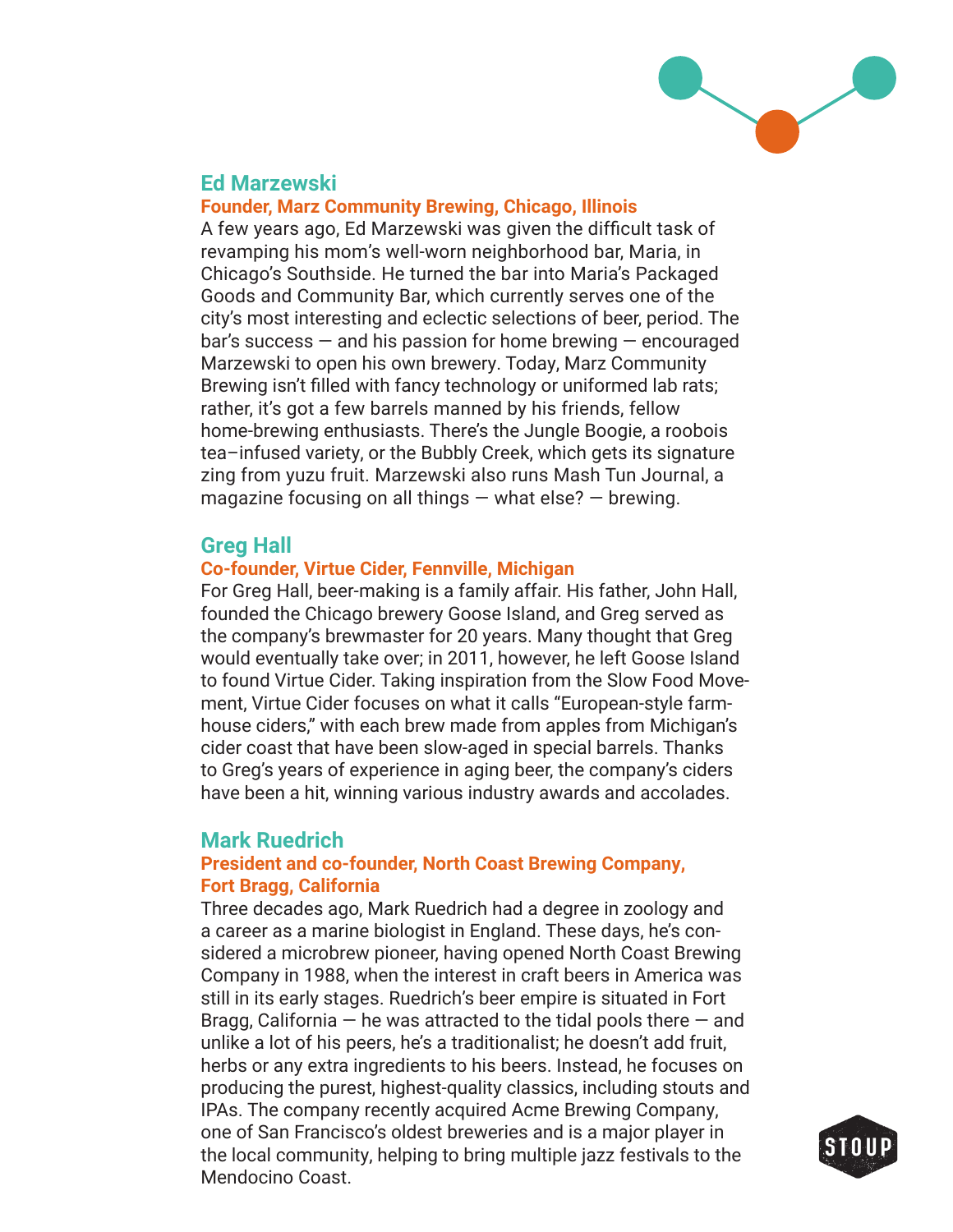# **Piper Corbett and Robert Horner Co-owners, Propolis Brewing, Port Townsend, Washington**

Healthy and beer are two words not often found next to each other — but that's exactly the premise of Propolis Brewing, which Piper Corbett and Robert Horner founded in 2012. All of the herbs in Propolis' beers, including sage and wyrt, are locally sourced and specifically chosen for their health benefits. Corbett also blends all the teas that end up in the beers herself. In the beer world, Corbett and Horner's strategy of selling seasonally inspired brews at farmer's markets is a novel idea  $-$  but it's one that has paid off in a big way, earning Propolis Brewing multiple awards and a solid grassroots following not only in Washington (where the brewery is based) but throughout the country.

## **Abby Titcomb**

## **Brewer, 3 Floyds Brewing Co., Munster, Indiana**

Abby Titcomb's first job at 3 Floyds was folding boxes. She had recently dropped out of art school to attend brewing school at Chicago's Siebel Institute of Technology, and was looking to get her foot in the door. The team took notice of her immense passion for beer, and quickly moved her over to the brewing side. Now she's a principal member of the growing team in Munster, Indiana, and even has her own namesake beer: Das Kleine Schwarze Einhorn, which means "the Little Black Unicorn," Titcomb's nickname among her colleagues.

# **Tony Magee**

### **Founder, Lagunitas Brewery, Petaluma, California**

As many of the country's craft breweries sell off to big corporations like Anheuser-Busch, Tony Magee is taking his wildly popular company in the opposite direction, striking partnerships with smaller craft breweries around the country and focusing a lot of resources on nonprofit work with the community. Lagunitas Brewing, which opened in California in 1993, is one of America's largest craft breweries and one of the most recognizable names in the industry, known for its supremely drinkable beers and clever, irreverent marketing. In 2014, Lagunitas was announced as the fifth top selling craft brewery in the United States  $-$  thanks, in no small part, to Magee's shrewd instincts for the business of beer.